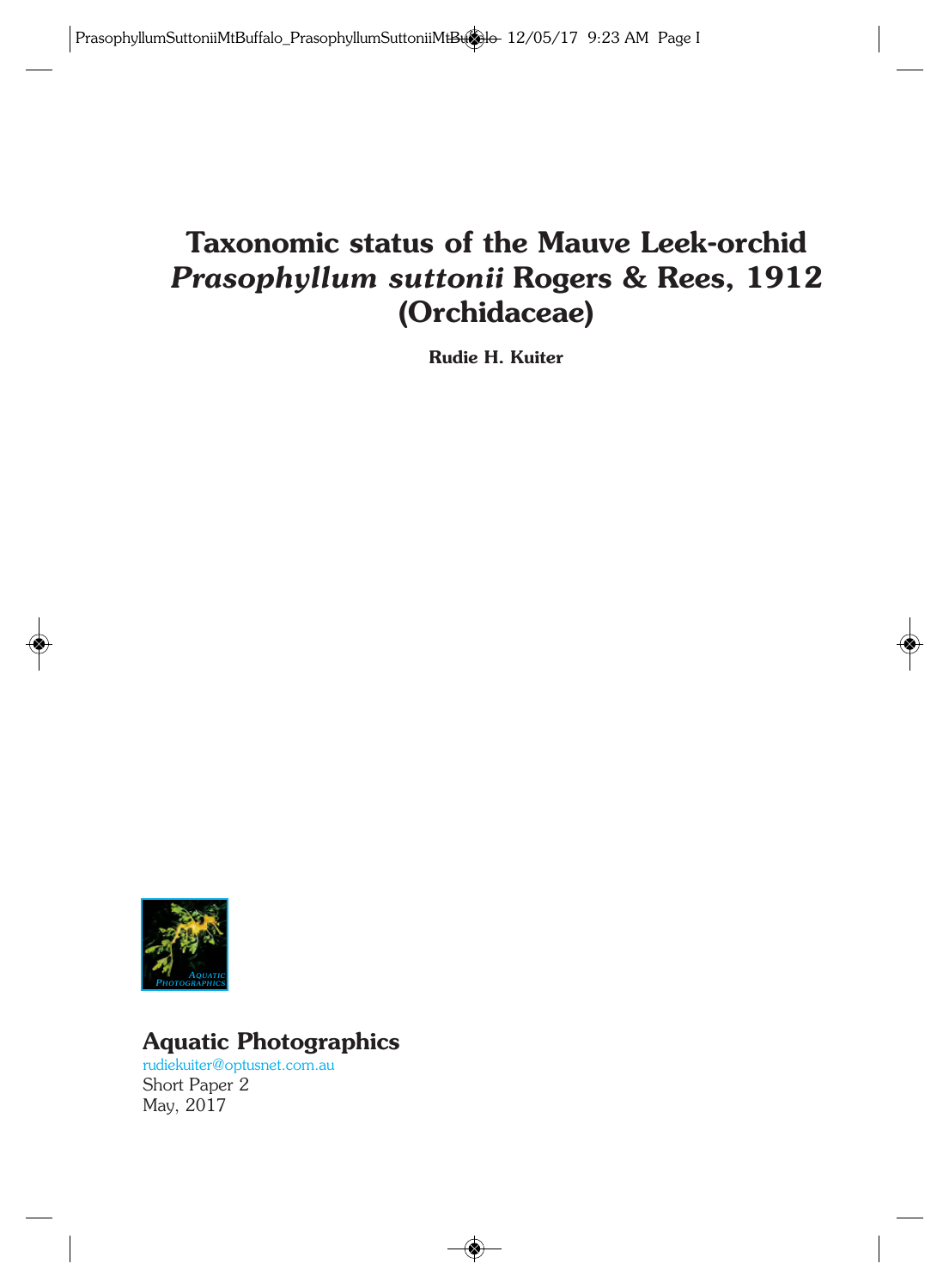# **Taxonomic Status of the Mauve Leek-orchid** *Prasophyllum suttonii* **Rogers & Rees, 1912 (Orchidaceae)**

Rudie H. Kuiter

Aquatic Photographics, Seaford, Victoria. Correspondence: rudiekuiter@optusnet.com.au

#### **Abstract**

The 1912 description of *Prasophyllum suttonii* was published in *The Proceedings of the Royal Society of Victoria,* based on a specimen collected by Dr. C.S. Sutton on the Mount Buffalo Plateau in 1902. The type-specimen was about nine years old, showing 'faint tints' (see **Fig. 2**), but the speculation on the actual colours was correct. *P. suttonii* was accurately identified in Victoria until the naming of *P. alpestre* from Mount Kosciuszko (Jones, 1998), with the statement about *P. suttonii* "The species may well be endemic to the Buffalo Plateau". Differences found between the type-specimen and the younger material were treated as being diagnostic to justify naming a new species. The type-specimen is now completely brown and distorted, but importantly the original illustration (**Fig. 3**) shows a comparable shape of the ovary with fresh material (**Fig. 4**), as this was used as one of the more obvious diagnostic characters to split the taxon. *Prasophyllum suttonii* was found to be common at the presumed type-locality in January, 2017, and Victoria's *P. alpestre* is treated here as a junior synonym.

### **Discussion**

In the preparation of the book *Victoria's Summer Orchids* (Kuiter, 2017) colour illustrations of certain species of the leek-orchids were needed, including images of the localised forms for each species. Images of *Prasophyllum 'alpestre'* taken on the Baw Baw Plateau showed flower varieties with either free or connate lateral sepals. Such features are usually seen as being diagnostic characters and used in many publications to distinguish between similar species, or even groups, but both flower forms were found on the same spike at different locations, including the type-locality of *P. suttonii.* 

After the description of *Prasophyllum alpestre* as a distinct species from *P. suttonii,* it was suggested that the latter was probably extinct. Despite many searches on the Mount Buffalo Plateau the actual type-form had not been recognised since 1902. Other *P. suttonii* specimens from the plateau area were re-identified as *P. alpestre.* It was thought *P. suttonii* perhaps occurred in shrub or tree habitats, and would flower earlier or only after fire (Dean Rouse, 2002). Stated flowering times: "December" for *P. suttonii*, (based on the single type-specimen, collected 28 December), whilst for *P. alpestre* it was "December to March" (Jones, 2006), thus no real difference, and no records of fires effecting the 1902 season were found. The flowers that featured free lateral sepals, spread in V-formation, matched perfectly with the original *P. suttonii* description (**Fig. 2**) and left no doubt that this leek-orchid taxon was the 'lost' *P. suttonii*. With all these facts it was clear that this species was not extinct at all, but was only lost in taxonomy, and its status needed to be restored. To confirm its identity, it was essential to check the taxon at the type-locality.

#### **The search for** *Prasophyllum suttonii***.**

A trip to the Mount Buffalo Plateau was planned for late January, the assumed best time of the season for the Mauve Leek-orchid to be flowering. Likely habitats were checked, starting with the first valley on the plateau, just above 1200 m altitude, where only a finished plant with seed-pods was found. None were found in the next valley up, and hopes for good flowering plants were fading, but at the third stop, Presta Valley, at 1470 m, it didn't take long to find the first flowering plants. They were common there, scattered over the grassy slopes and some had formed clumping groups near some large granite boulders (**Fig. 1**). Most plants were found on both sides of this valley on the higher parts of dry slopes, but a few were located in the bogs. A large number of flowers were browning and many were setting seed, thus well on their way out, looking like they had been in bloom for over a month. This was confirmed by some local orchid enthusiasts, whom were met on site, saying that many full-flowering plants can be found on the Mount Buffalo Plateau from about early January. … (p.5)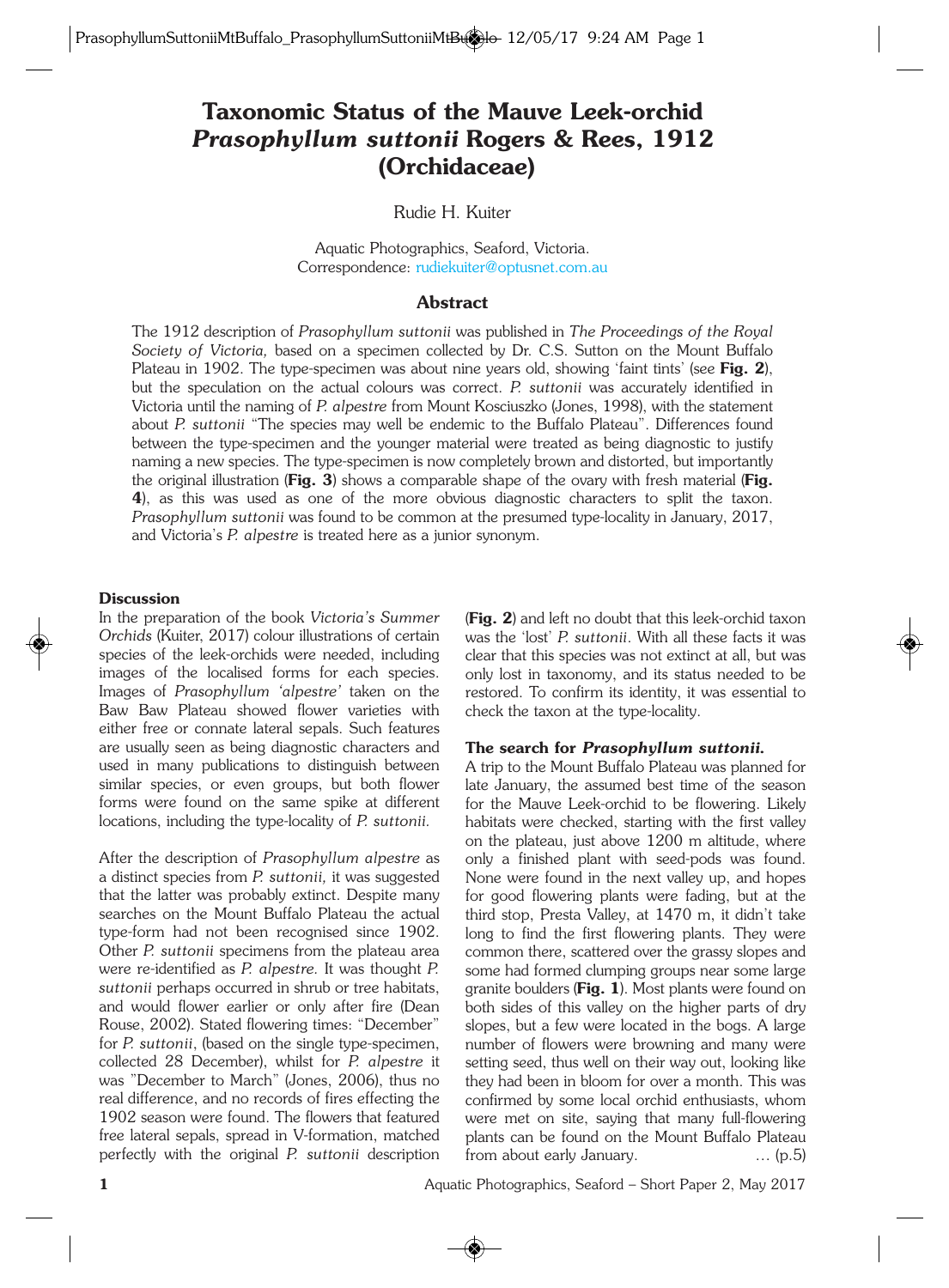

**Fig. 1** Habitat of *Prasophyllum suttonii* Rogers & Rees, 1912, at Presta Valley, the presumed type-locality where flowering peaks in January. The majority of plants were found on dry slopes in herb and grass fields, but a few occurred scattered in the lower boggy parts where *P. tadgellianum* dominated.

Aquatic Photographics, Seaford – Short Paper 2, May 2017 **2**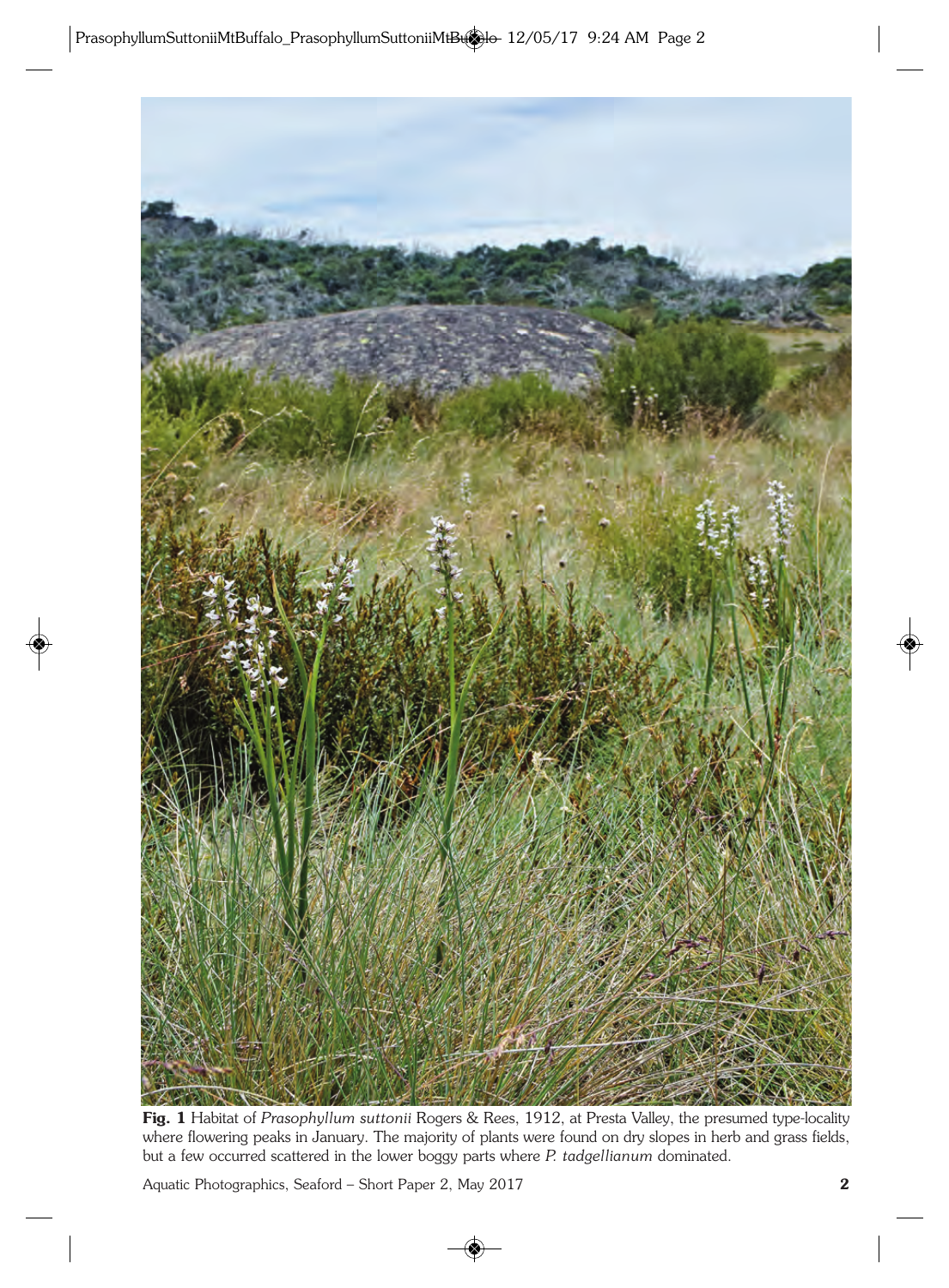PRASOPHYLLUM SUTTONI, Rogers and Rees. (Orchidacea).

Buffalo Plateau, Victoria, Dr. Sutton, December, 1902.

Plant about 10 inches, fistula about 3 inches below spike, leaf about 2 inches. Spike consists of about 9 flowers, from which the colours have been discharged in the process of drying, although the faint tints on all the sepals and the dark tints on the column suggest that these have been purple. The petals look as though they had been white. with a coloured dark central streak.

Flowers very shortly stalked and subtended by a small semiovate bract about as broad as long. Lateral sepals about 4 lines, quite free, not gibbous, rather narrow lanceolate, dark stripe down middle, convex below, channelled on top (i.e., labellar side). Dorsal sepals about 3 lines, rather narrowly hooded, pointed, not recurved. Lateral petals broader and longer than lateral sepals, 41 lines, rather broadly linear with triangular tips, membranous, with dark stripe down middle. Lateral index 112. Labellum on short claw, obovate recurved at an angle of about 60 deg. at the middle, proximal part measuring about 2 lines from claw to bend, not gibbous, with entire margins, distal part measuring about 2 lines from bend to tip, latter rather broadly blunt and rounded, margins and surface almost entirely membranous, slightly crenulated; callous portion rather narrow. channelled, increasing in thickness towards the bend and ending slightly beyond the latter in 2 raised lines. Anther not pointed, hidden behind rostellum and much shorter than latter. Appendages of column large, reaching quite to level of rostellum, falcate, with small basal ovate lobe, adnate only to base of column. Rostellum voluminous, purple, much higher than anther, triangular. Stigmatic surface large. Ovary short (about 21 lines), turgid, obovate, on very short pedicel.

The species appears to be perhaps most closely allied to P. fuscum. though also related to other species. The examination and description of the plant was carried out jointly by Dr. Rogers and Miss Rees.

**Fig. 2** An image of the original description page in *The Proceedings of the Royal Society of Victoria* of *Prasophyllum suttonii* by Rogers & Rees, 1912. A "line" is equal to 1/12 of an inch (2.117 mm). The form with lateral sepals "quite free" is much less common than the connate form. In many flowers checked at the type-locality and the Baw Baw Plateau, the connate lateral sepals started to separate, evident by the gap near the base. Some flower-spikes comprised a mix of both free and connate forms.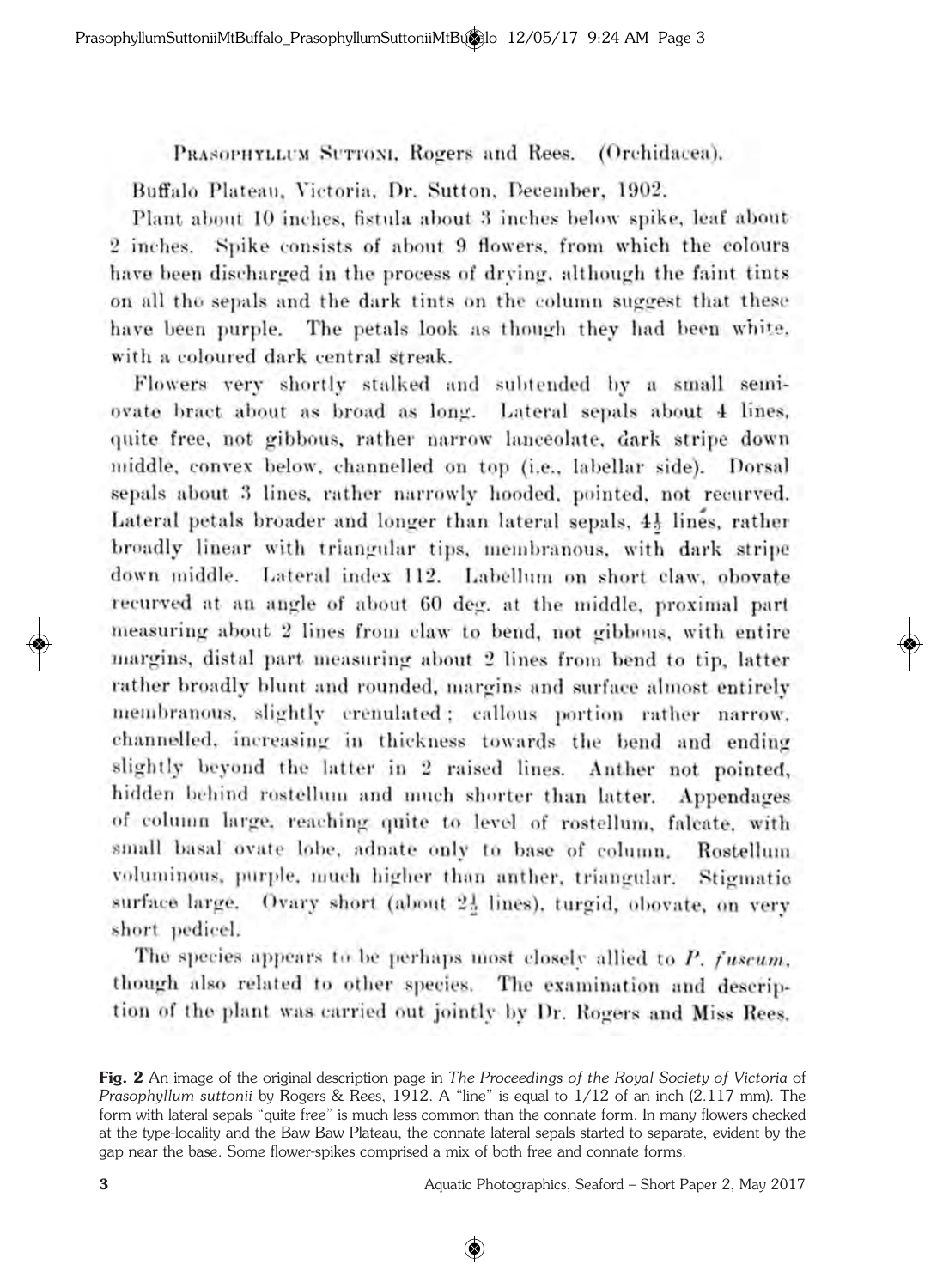

Prasophyllum, sp.

Fig. 3 Copy of the original drawings with the description. These were prepared from the type-specimen, which would have been about 9 years old by then. The flower "a" was inverted here, as originally it was drawn upside-down from the natural posture.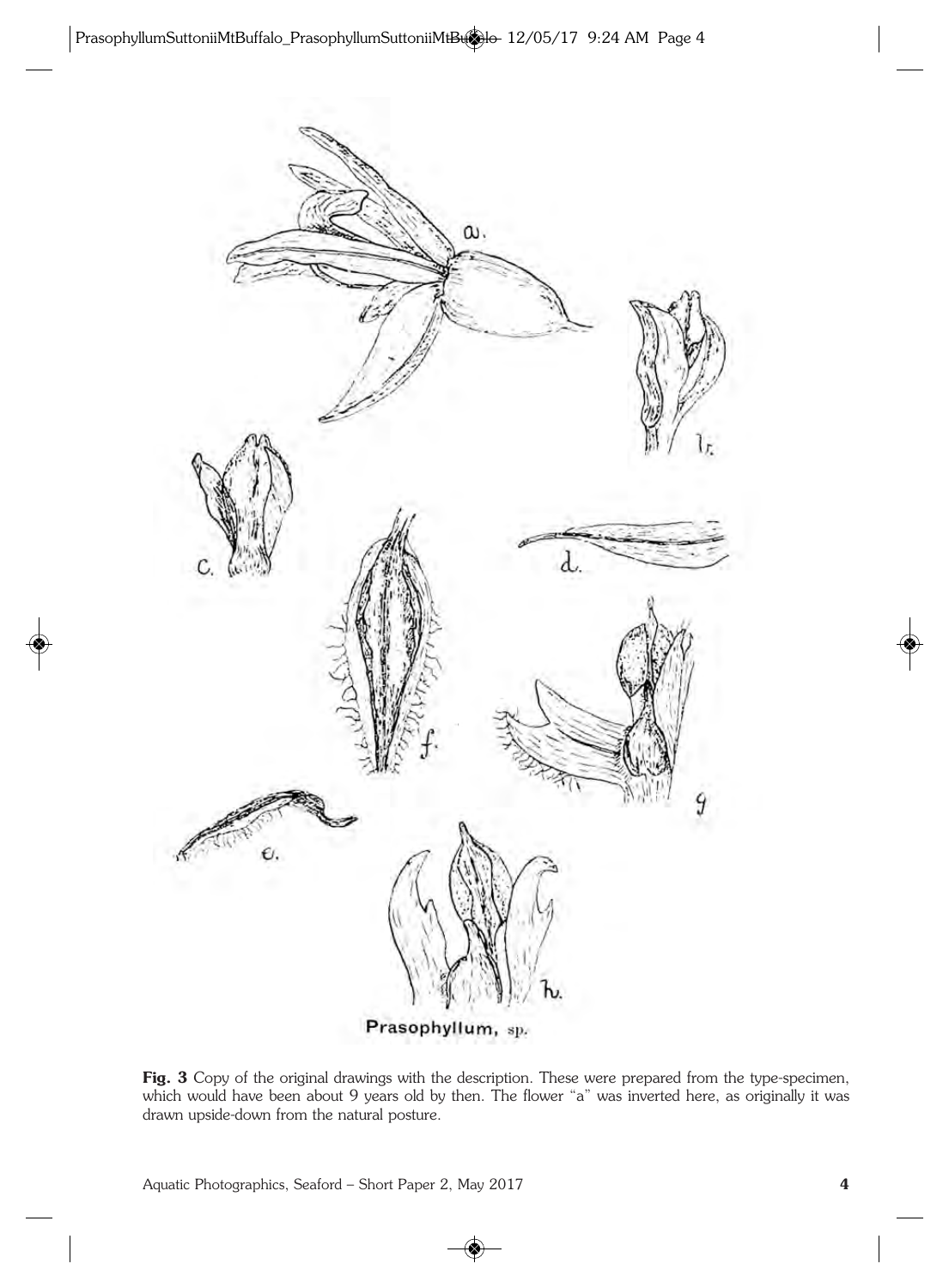

**Fig. 4. A/** Type-form at the type-locality. **B**/ Original drawing of the flower. **C**/ The flower from which the drawing above was probably made, showing distortion, especially evident in the shape of the ovary.

#### *Prasophyllum suttonii*

The vernacular name for *Prasophyllum suttonii is* Mauve Leek-orchid*,* which was based on the mauve or purple column features. It is locally common in the Alpine areas of Victoria, ranging into NSW. In Victoria it is usually found well above 1200 m. At Tamboritha Saddle it occurs at about 1300 m, whilst at most other places between 1400 and 1600 m. The type locality on the Mount Buffalo Plateau was at about 1450 m and this form ranges southwest to about the Bennison High Plains. Localised forms with slight differences occur on the isolated southern Baw Baw Plateau and the western location of Lake Mountain, but the taxon is variable like many other members of the genus. It is reported in NSW up to 2000 m as *P. alpestre* (Jones, 2006). In images from the ACT (RetiredAussies.com), many flowers look typical *P. suttonii,* and this appears to be the common form there. Most of the taxa of the genus *Prasophyllum* are variable in their morphology and in flowering times. They are influenced by seasonal conditions or locality, especially at the high alpine altitudes where it depends on the cold of Winter ending and arrival of the warmer Spring conditions, which can differ as much as by a month.

The flowering times of the *Prasophyllum suttonii* populations between the Baw Baw Plateau, Mount Tamboritha, and Lake Mountain, were found to be from about late December to March, but this may change from one season to the next, and plants may bloom over several months at a locality. A single

plant of *P. suttonii* with several open flowers was found on the Bennison High Plain on 25 December, 2016, at 1560 m altitude. In an area on Mount St Gwinear, part of the Baw Baw Plateau, the plants in one colony were in full flower the 11th of January, whilst plants in another colony at a slightly higher altitude on the same track, were only in bud, and fully flowering in mid-February. Flowering times or locality alone can not be used as a reason to split a taxon into separate species and has to be supported with actual diagnostic characters, based on reliable morphological differences. From finding the typical form at the presumed exact type-locality, and also learning about seasonal flowering times, only one conclusion could be made: **this leek-orchid was indeed the 'lost'** *P. suttonii.* 

The flowers of *Prasophyllum suttonii* feature a crystalline white labellum, but a few pink forms were found during different seasons on the Baw Baw Plateau, and one at Lake Mountain. The petals are typically white with a central purplish stripe fading towards the tip, but they variable in spreading or curving inwards. Sepals are usually dark brown to purplish, but olive-green can be common in some locations. A certain variation may be dominant at a site, but in populations elsewhere different ones may be mixed. It was well known that in the Victorian Highlands the Mauve Leek-orchid had different flower forms since its early discovery. Identification by Rogers (1923) of some plants, on show from an expedition to Mount Bogong, was reported in the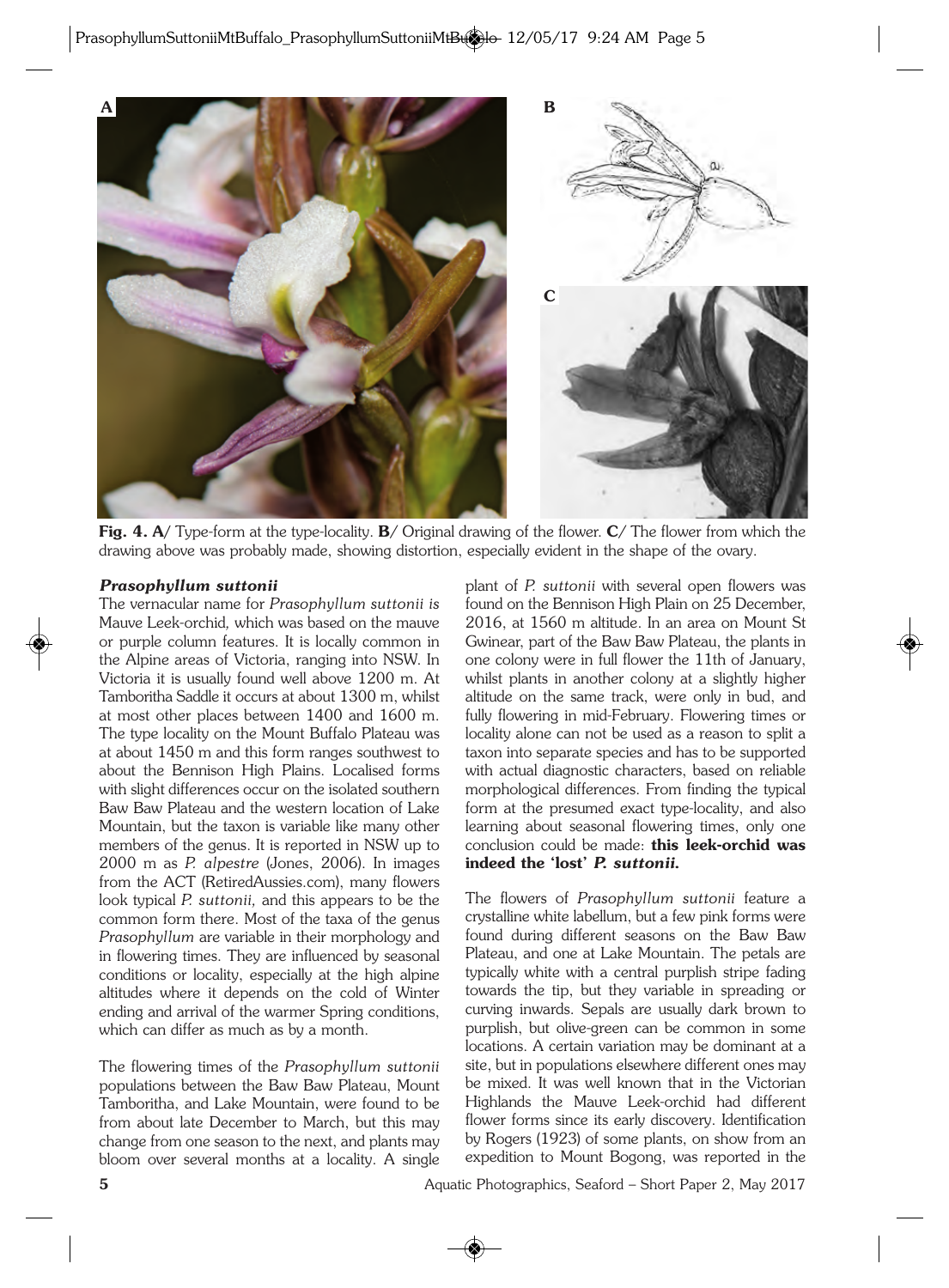

**Fig. 5** Typical *Prasophyllum suttonii* flower with free lateral sepals, at the presumed type-locality.

*Victorian Naturalist* journal as "*Prasophyllum Suttonii* (the connate sepals variety)" (form shown in **Fig. 6**). Distinguishing *P. alpestre* and *P. suttonii* from each other by the formation of lateral sepals or being gibbous (when connate) can be ruled out as both forms were found to be present on the same spike. At Presta Valley the labella were extremely variable in shape and margins ranged from smooth or entire to strongly undulate. Flowers with a broad labellum and lateral sepals in V-formation (Fig **4-A**) could easily be misidentified as a *P. odoratum* form, but usually have the purple column appendages.

*Prasophyllum suttonii* was the only white-labellum leek-orchid found during the Summer in the Alpine regions of Victoria, and depending on the seasonal conditions can be locally common in good habitats. *P. alpestre* is a junior synonym in Victoria and this may appy in NSW as well. The Spring-condition flowering scented leek-orchids of the *P. odoratum* group were usually found below 1200 m altitude, where flowering is normally earlier than *P. suttonii* in the same region*.* The green *P. lindleyanum* is rarely sympatric (mixed colonies occur near Mount Tamboritha), and also flowers much earlier, usually has seed-pods when *P. suttonii* begins to flower. Flowering times may overlap at high altitudes with the often sympatric *P. tadgellianum*, but it usually occurs in the wetter habitats close to Alpine bogs. For pollination, the leek-orchid flowers with white labella primarily attract native bees, whilst flowers with dark labella target small wasps, and they rarely



**Fig. 6** The connate sepals variety of *Prasophyllum suttonii,* at the presumed type-locality.

cross, but hybrid plants were found at Mount Baw Baw. Soldier beetles may be attracted to both species and were assumed to be responsible for hybridisation (Kuiter, 2017). In Presta Valley most *P. tadgellianum* were setting seed by the end of January and only a few flowers were recognisable as the species. Flowering times would overlap in December and early January.

## **Type-locality of** *Prasophyllum suttonii*

A suggested possible site, where a Chalet was build in 1910 on a rocky outcrop, was the cattlemen's camping ground at the end of the main trail and not a suitable leek-orchid habitat. Checking the history of Mount Buffalo (see listed websites), revealed that the main trail was carved out by pioneer cattlemen Edward Carlile and "Buffalo Bill" Weston whom had prepared the site for their crew. It became part of Carlile's Hospice, built adjacent and "near the Otolith" on the "tundra". It opened for guests in December 1891 and was advertised with "Guides & Horses Always Available". According to reports in the *Victorian Naturalist* on a Mount Buffalo Camp-out (Coghill, 1904), participants were guided by cattlemen to the places of interest. Guides were required to the distant sites on the unmarked rough plateau tracks. Presta Valley, where *Prasophyllum suttonii* was found in large numbers in January, was crossed on foot or horse in their outings to the Hump (4 mls) or Horn (5.5 mls) and seemed to be the most likely locality where Dr. Sutton would have collected the specimens in 1902.

Aquatic Photographics, Seaford – Short Paper 2, May 2017 **6**